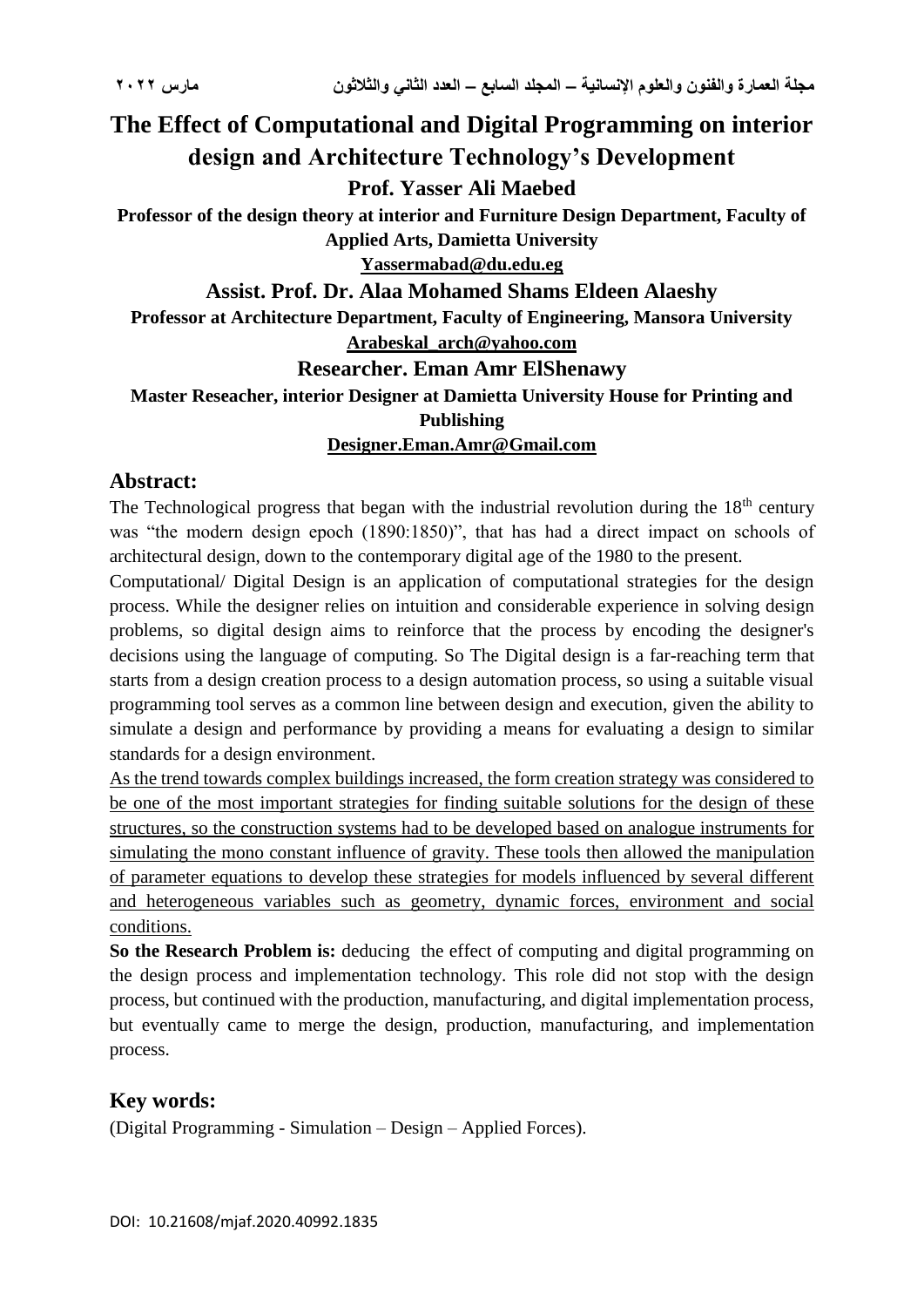## **[Introduction:](http://www.u-dictionary.com/home/word/Introduction:%20as%20the%20trend%20towards%20complex%20buildings%20increased,%20the%20form%20creation%20strategy%20was%20regarded%20as%20one%20of%20the%20most%20important%20strategies%20for%20finding%20suitable%20solutions%20for%20the%20design%20of%20these%20structures,%20the%20construction%20systems%20had%20to%20be%20developed%20based%20on%20analogue%20instruments%20for%20simulating%20the%20mono%20constant%20influence%20of%20gravity./from/en/to/hi)**

As the trend towards complex buildings increased, the form creation strategy was regarded as one of the most important strategies for finding suitable solutions for the design of these structures, the construction systems had to be developed based on analogue instruments for simulating the mono constant influence of gravity. [These tools then allowed the manipulation](http://www.u-dictionary.com/home/word/Oh,%20my%20god.%20These%20tools%20then%20allowed%20the%20manipulation%20of%20parameters%20to%20develop%20these%20strategies%20to%20create%20models%20influenced%20by%20several%20different%20and%20heterogeneous%20variables%20such%20as%20geometry,%20dynamics,%20environment%20and%20social%20requirements./from/en/to/hi)  [of parameters to develop these strategies to create models influenced by several different and](http://www.u-dictionary.com/home/word/Oh,%20my%20god.%20These%20tools%20then%20allowed%20the%20manipulation%20of%20parameters%20to%20develop%20these%20strategies%20to%20create%20models%20influenced%20by%20several%20different%20and%20heterogeneous%20variables%20such%20as%20geometry,%20dynamics,%20environment%20and%20social%20requirements./from/en/to/hi)  [heterogeneous variables such as geometry, dynamics, environment and social requirements.](http://www.u-dictionary.com/home/word/Oh,%20my%20god.%20These%20tools%20then%20allowed%20the%20manipulation%20of%20parameters%20to%20develop%20these%20strategies%20to%20create%20models%20influenced%20by%20several%20different%20and%20heterogeneous%20variables%20such%20as%20geometry,%20dynamics,%20environment%20and%20social%20requirements./from/en/to/hi)

[The concept of improving results and achieving optimization was introduced to the architecture](http://www.u-dictionary.com/home/word/The%20concept%20of%20improving%20results%20and%20achieving%20optimization%20was%20introduced%20to%20the%20architecture%20world%20as%20a%20tool%20for%20achieving%20better%20performance%20with%20the%20highest%20efficiency%20and%20lowest%20possible%20cost%20by%20studying%20the%20performance%20of%20buildings%20through%20a%20variety%20of%20characteristics%20(structural%20factors,%20acoustics,%20lighting,%20energy,%20Spaces,%20etc.)./from/en/to/hi)  world as a [tool for achieving better performance with the highest efficiency and lowest possible](http://www.u-dictionary.com/home/word/The%20concept%20of%20improving%20results%20and%20achieving%20optimization%20was%20introduced%20to%20the%20architecture%20world%20as%20a%20tool%20for%20achieving%20better%20performance%20with%20the%20highest%20efficiency%20and%20lowest%20possible%20cost%20by%20studying%20the%20performance%20of%20buildings%20through%20a%20variety%20of%20characteristics%20(structural%20factors,%20acoustics,%20lighting,%20energy,%20Spaces,%20etc.)./from/en/to/hi)  [cost by studying the performance of buildings through a variety of characteristics \(structural](http://www.u-dictionary.com/home/word/The%20concept%20of%20improving%20results%20and%20achieving%20optimization%20was%20introduced%20to%20the%20architecture%20world%20as%20a%20tool%20for%20achieving%20better%20performance%20with%20the%20highest%20efficiency%20and%20lowest%20possible%20cost%20by%20studying%20the%20performance%20of%20buildings%20through%20a%20variety%20of%20characteristics%20(structural%20factors,%20acoustics,%20lighting,%20energy,%20Spaces,%20etc.)./from/en/to/hi)  [factors, acoustics, lighting, energy, Spaces, etc.\).](http://www.u-dictionary.com/home/word/The%20concept%20of%20improving%20results%20and%20achieving%20optimization%20was%20introduced%20to%20the%20architecture%20world%20as%20a%20tool%20for%20achieving%20better%20performance%20with%20the%20highest%20efficiency%20and%20lowest%20possible%20cost%20by%20studying%20the%20performance%20of%20buildings%20through%20a%20variety%20of%20characteristics%20(structural%20factors,%20acoustics,%20lighting,%20energy,%20Spaces,%20etc.)./from/en/to/hi) [The genetic algorithm addressed some of the](http://www.u-dictionary.com/home/word/The%20genetic%20algorithm%20addressed%20some%20of%20the%20architectural%20problems%20and%20building%20performance%20standards%20by%20reviewing%20a%20number%20of%20suggested%20solutions%20for%20selecting%20the%20best%20results%20using%20the%20parameters%20to%20be%20achieved%20to%20solve,%20improve%20or%20research%20the%20problems.%20Design%20and%20structural%20improvements%20to%20buildings%20were%20used%20to%20reduce%20overall%20weight%20and%20load,%20thereby%20reducing%20the%20cost%20of%20building%20materials./from/en/to/hi)  [architectural problems and building performance standards by reviewing a number of suggested](http://www.u-dictionary.com/home/word/The%20genetic%20algorithm%20addressed%20some%20of%20the%20architectural%20problems%20and%20building%20performance%20standards%20by%20reviewing%20a%20number%20of%20suggested%20solutions%20for%20selecting%20the%20best%20results%20using%20the%20parameters%20to%20be%20achieved%20to%20solve,%20improve%20or%20research%20the%20problems.%20Design%20and%20structural%20improvements%20to%20buildings%20were%20used%20to%20reduce%20overall%20weight%20and%20load,%20thereby%20reducing%20the%20cost%20of%20building%20materials./from/en/to/hi)  [solutions for selecting the best results using the parameters to be achieved to solve, improve or](http://www.u-dictionary.com/home/word/The%20genetic%20algorithm%20addressed%20some%20of%20the%20architectural%20problems%20and%20building%20performance%20standards%20by%20reviewing%20a%20number%20of%20suggested%20solutions%20for%20selecting%20the%20best%20results%20using%20the%20parameters%20to%20be%20achieved%20to%20solve,%20improve%20or%20research%20the%20problems.%20Design%20and%20structural%20improvements%20to%20buildings%20were%20used%20to%20reduce%20overall%20weight%20and%20load,%20thereby%20reducing%20the%20cost%20of%20building%20materials./from/en/to/hi)  [research the problems. Design and structural improvements to buildings were used to reduce](http://www.u-dictionary.com/home/word/The%20genetic%20algorithm%20addressed%20some%20of%20the%20architectural%20problems%20and%20building%20performance%20standards%20by%20reviewing%20a%20number%20of%20suggested%20solutions%20for%20selecting%20the%20best%20results%20using%20the%20parameters%20to%20be%20achieved%20to%20solve,%20improve%20or%20research%20the%20problems.%20Design%20and%20structural%20improvements%20to%20buildings%20were%20used%20to%20reduce%20overall%20weight%20and%20load,%20thereby%20reducing%20the%20cost%20of%20building%20materials./from/en/to/hi)  [overall weight and load, thereby reducing the cost of building materials.](http://www.u-dictionary.com/home/word/The%20genetic%20algorithm%20addressed%20some%20of%20the%20architectural%20problems%20and%20building%20performance%20standards%20by%20reviewing%20a%20number%20of%20suggested%20solutions%20for%20selecting%20the%20best%20results%20using%20the%20parameters%20to%20be%20achieved%20to%20solve,%20improve%20or%20research%20the%20problems.%20Design%20and%20structural%20improvements%20to%20buildings%20were%20used%20to%20reduce%20overall%20weight%20and%20load,%20thereby%20reducing%20the%20cost%20of%20building%20materials./from/en/to/hi) [You can add other](http://www.u-dictionary.com/home/word/Oh,%20my%20god.%20And%20you%20can%20add%20other%20parameters%20like%20manufacturing%20methods%20and%20lots%20of%20other%20parameters.%20There%20should%20be%20a%20distinction%20between%20shapes%20while%20maintaining%20consistency%20of%20formations.%20This%20distinction%20can%20also%20be%20intelligent,%20i.e.,%20it%20can%20be%20adapted%20to%20achieve%20certain%20determinants%20to%20be%20followed,%20such%20as%20project%20mass%20formation%20to%20avoid%20sunlight,%20leading%20to%20distinctions%20in%20masses,%20flats,%20and%20lines./from/en/to/hi)  [parameters like manufacturing methods and lots of other parameters. There should be a](http://www.u-dictionary.com/home/word/Oh,%20my%20god.%20And%20you%20can%20add%20other%20parameters%20like%20manufacturing%20methods%20and%20lots%20of%20other%20parameters.%20There%20should%20be%20a%20distinction%20between%20shapes%20while%20maintaining%20consistency%20of%20formations.%20This%20distinction%20can%20also%20be%20intelligent,%20i.e.,%20it%20can%20be%20adapted%20to%20achieve%20certain%20determinants%20to%20be%20followed,%20such%20as%20project%20mass%20formation%20to%20avoid%20sunlight,%20leading%20to%20distinctions%20in%20masses,%20flats,%20and%20lines./from/en/to/hi)  [distinction between shapes while maintaining consistency of formations. This distinction can](http://www.u-dictionary.com/home/word/Oh,%20my%20god.%20And%20you%20can%20add%20other%20parameters%20like%20manufacturing%20methods%20and%20lots%20of%20other%20parameters.%20There%20should%20be%20a%20distinction%20between%20shapes%20while%20maintaining%20consistency%20of%20formations.%20This%20distinction%20can%20also%20be%20intelligent,%20i.e.,%20it%20can%20be%20adapted%20to%20achieve%20certain%20determinants%20to%20be%20followed,%20such%20as%20project%20mass%20formation%20to%20avoid%20sunlight,%20leading%20to%20distinctions%20in%20masses,%20flats,%20and%20lines./from/en/to/hi)  [also be intelligent. It can be adapted to achieve certain determinants to be followed, such as](http://www.u-dictionary.com/home/word/Oh,%20my%20god.%20And%20you%20can%20add%20other%20parameters%20like%20manufacturing%20methods%20and%20lots%20of%20other%20parameters.%20There%20should%20be%20a%20distinction%20between%20shapes%20while%20maintaining%20consistency%20of%20formations.%20This%20distinction%20can%20also%20be%20intelligent,%20i.e.,%20it%20can%20be%20adapted%20to%20achieve%20certain%20determinants%20to%20be%20followed,%20such%20as%20project%20mass%20formation%20to%20avoid%20sunlight,%20leading%20to%20distinctions%20in%20masses,%20flats,%20and%20lines./from/en/to/hi)  [project mass formation to avoid sunlight, leading to distinctions in masses, flats, and lines.](http://www.u-dictionary.com/home/word/Oh,%20my%20god.%20And%20you%20can%20add%20other%20parameters%20like%20manufacturing%20methods%20and%20lots%20of%20other%20parameters.%20There%20should%20be%20a%20distinction%20between%20shapes%20while%20maintaining%20consistency%20of%20formations.%20This%20distinction%20can%20also%20be%20intelligent,%20i.e.,%20it%20can%20be%20adapted%20to%20achieve%20certain%20determinants%20to%20be%20followed,%20such%20as%20project%20mass%20formation%20to%20avoid%20sunlight,%20leading%20to%20distinctions%20in%20masses,%20flats,%20and%20lines./from/en/to/hi) When confronted with the computational design term, we have a number of related terms, such [as a Parametric design, Algorithmic design, and a Generative design.](http://www.u-dictionary.com/home/word/When%20confronted%20with%20the%20computational%20design%20term,%20we%20have%20a%20number%20of%20related%20terms,%20such%20as%20a%20%22design%20of%20logarithmic%20designs,%22%20an%20algorithmic%20design,%20and%20a%20step-generative%20design./from/en/to/hi)

#### **The Problem of the Research:**

- [The extent to which computerization and digital programming affect the design process and](http://www.u-dictionary.com/home/word/Search%20problem:%20the%20extent%20to%20which%20computerization%20and%20digital%20programming%20affect%20the%20design%20process%20and%20implementation%20technology.%20How%20do%20we%20blend%20the%20design,%20production,%20manufacturing,%20and%20implementation%20processes%20together?%2Ffrom%2Fen%2Fto%2Fhi)  [implementation technology.](http://www.u-dictionary.com/home/word/Search%20problem:%20the%20extent%20to%20which%20computerization%20and%20digital%20programming%20affect%20the%20design%20process%20and%20implementation%20technology.%20How%20do%20we%20blend%20the%20design,%20production,%20manufacturing,%20and%20implementation%20processes%20together?%2Ffrom%2Fen%2Fto%2Fhi) 

- How do we blend the design, production, manufacturing, and implementation processes together?

#### **[The importance of the research:](http://www.u-dictionary.com/home/word/The%20importance%20of%20research:%20to%20raise%20awareness%20of%20the%20importance%20of%20computerization%20and%20digital%20programming%20in%20the%20evolution%20of%20design%20and%20implementation%20technology.%20%C2%B7%20the%20importance%20of%20understanding%20the%20characteristics%20and%20rules%20of%20forms%20and%20curves%20so%20as%20to%20facilitate%20digital%20representations%20in%20the%20design%20and%20operational%20process./from/en/to/hi)**

- To raise awareness of the importance of computerization and digital programming in the evolution of design and implementation technology.

- The importance of understanding the characteristics and rules of forms and curves so as to facilitate digital representations in the design and operational process.

#### **[Research objectives:](http://www.u-dictionary.com/home/word/Research%20objectives:%20to%20raise%20awareness%20of%20the%20importance%20of%20using%20and%20utilizing%20digital%20software%20in%20the%20development%20of%20materials%20and%20technology%20to%20keep%20pace%20with%20developments%20in%20design%20and%20global%20implementation.%20%C2%B7%20identification%20of%20some%20materials%20and%20interactive%20systems%20used%20in%20interior%20design%20and%20architecture./from/en/to/hi)**

- To raise awareness of the importance of using and utilizing digital programming in the development of materials and technology to keep pace with developments in design and global implementation.

- Identification of some materials and interactive systems used in interior design and architecture field.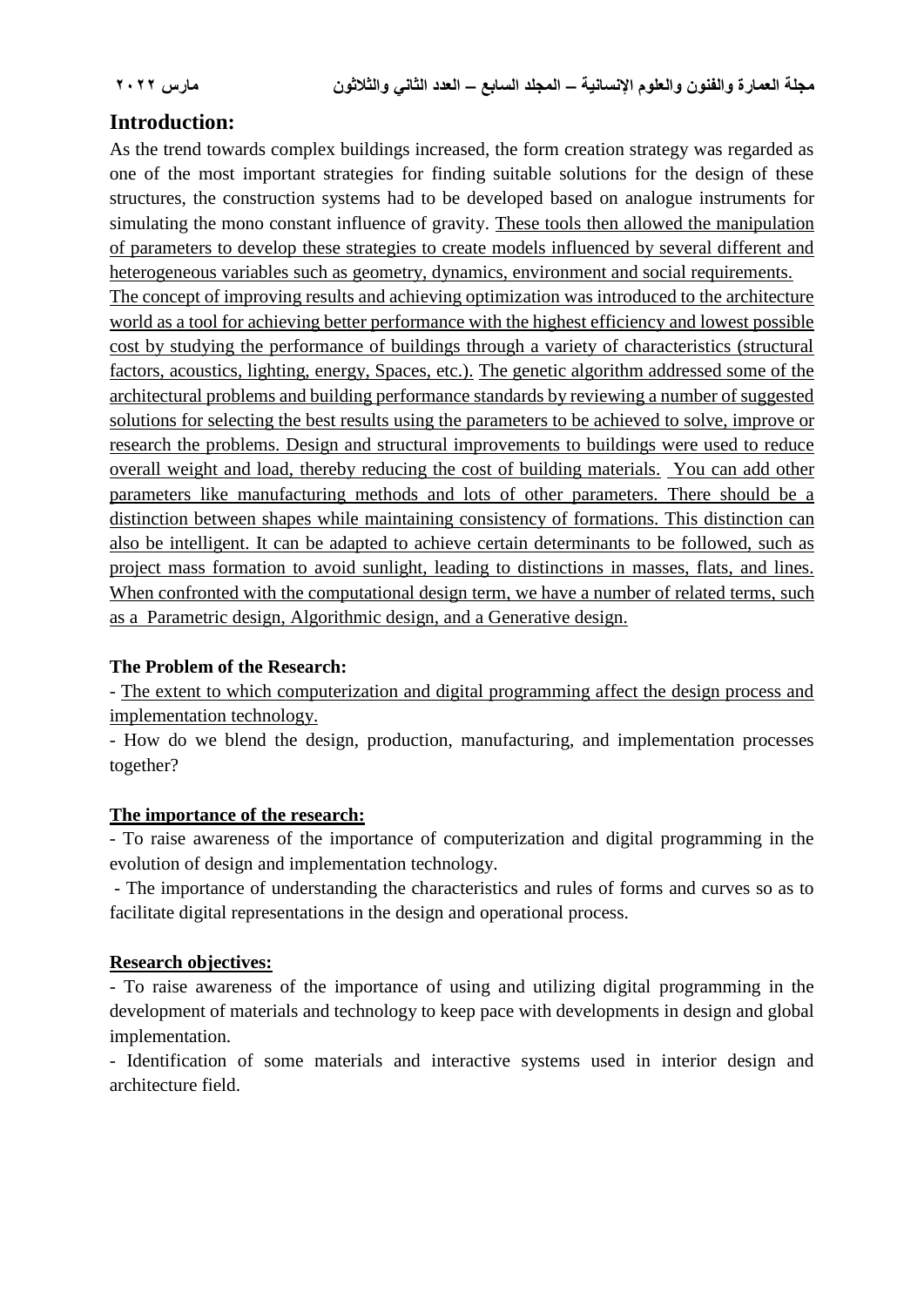## **Some [Samples of the search:](http://www.u-dictionary.com/home/word/Samples%20of%20the%20search/from/en/to/hi)**



**[Figure \(1\) the steps to assemble the panels through permutations and matches using architectural](http://www.u-dictionary.com/home/word/Figure%20(2)%20the%20steps%20to%20assemble%20the%20panels%20through%20permutations%20and%20matches%20using%20architectural%20software%20and%20giving%20alternatives%20to%20the%20designer./from/en/to/hi)  [Programming and giving alternatives to the designer.](http://www.u-dictionary.com/home/word/Figure%20(2)%20the%20steps%20to%20assemble%20the%20panels%20through%20permutations%20and%20matches%20using%20architectural%20software%20and%20giving%20alternatives%20to%20the%20designer./from/en/to/hi)**



**[Phase of implementation of the gugenheim museum in Spain using steel.](http://www.u-dictionary.com/home/word/Phase%20of%20implementation%20of%20the%20gugenheim%20museum%20in%20Spain%20using%20steel./from/en/to/hi) Figure (2)**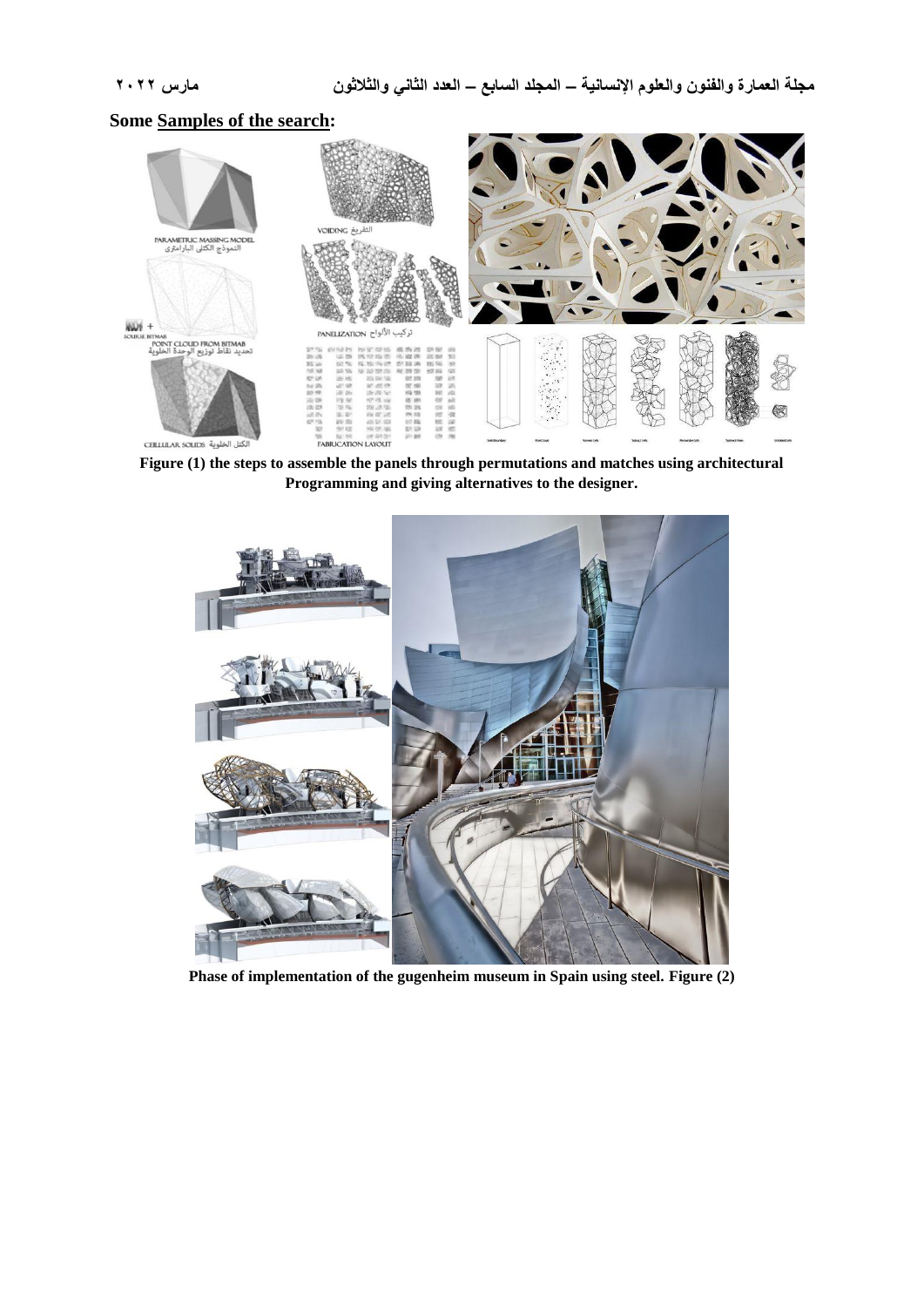

**Figure (3) [evolution in the use of reinforced concrete in architecture at the holocaust memorial in Ottawa,](http://www.u-dictionary.com/home/word/5%20evolution%20in%20the%20use%20of%20reinforced%20concrete%20in%20architecture%20at%20the%20holocaust%20memorial%20in%20Ottawa,%20Canada,%20and%20the%20conflynns%20lake%20park./from/en/to/hi)  [Canada, and the conflynns lake park.](http://www.u-dictionary.com/home/word/5%20evolution%20in%20the%20use%20of%20reinforced%20concrete%20in%20architecture%20at%20the%20holocaust%20memorial%20in%20Ottawa,%20Canada,%20and%20the%20conflynns%20lake%20park./from/en/to/hi)**



**Figure (4) The pavilion of Japan at the Hannover [fair in Germany was designed by ligero pan as a](http://www.u-dictionary.com/home/word/The%20pavilion%20of%20Japan%20at%20the%20hannover%20fair%20in%20Germany%20was%20designed%20by%20ligero%20pan%20as%20a%20cardboard%20port./from/en/to/hi)  [cardboard port.](http://www.u-dictionary.com/home/word/The%20pavilion%20of%20Japan%20at%20the%20hannover%20fair%20in%20Germany%20was%20designed%20by%20ligero%20pan%20as%20a%20cardboard%20port./from/en/to/hi)**



**Figure (5) [The origami perforated structure of Mosaic covered Resonant chamber rvtr](http://www.u-dictionary.com/home/word/The%20origami%20perforated%20structure%20of%20Mosaic%20covered%20mri%20rooms%20and%20optimized%20panel%20arrangement./from/en/to/hi) rooms and [optimized panel arrangement.](http://www.u-dictionary.com/home/word/The%20origami%20perforated%20structure%20of%20Mosaic%20covered%20mri%20rooms%20and%20optimized%20panel%20arrangement./from/en/to/hi)**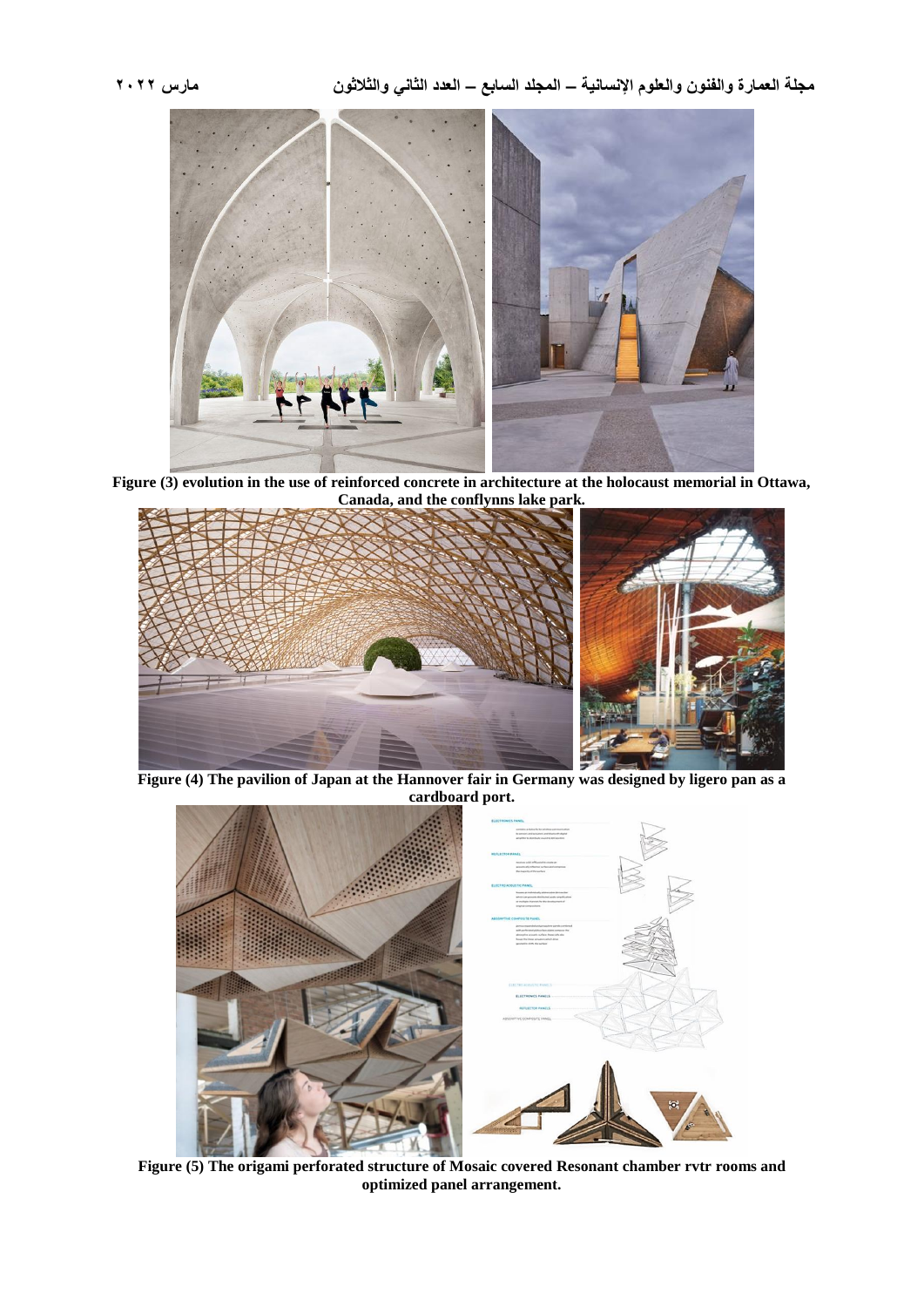

**[Figure \(6\) The floppy anti-flare interface at a distance from the outside of the building was fitted to a](http://www.u-dictionary.com/home/word/The%20floppy%20anti-flare%20interface%20at%20a%20distance%20from%20the%20outside%20of%20the%20building%20was%20fitted%20to%20a%20separate%20frame./from/en/to/hi)  [separate frame.](http://www.u-dictionary.com/home/word/The%20floppy%20anti-flare%20interface%20at%20a%20distance%20from%20the%20outside%20of%20the%20building%20was%20fitted%20to%20a%20separate%20frame./from/en/to/hi)**

## **Search Results:**

1- Technology and digital programming significantly affected the design process in architecture and interior design from the outset to the implementation phase.

2- Computational and digital programming play an important role in helping the architect and the interior to produce the final form and speed of implementation that limits the creativity of the designer.

3- A review of some of the materials and systems used in their design and implementation for digital programming and their applicability in architectural and internal design, to name a few.

## **Research Recommendations:**

This paper recommends the need and importance of perfecting digital programming programs such as (3ds Max- Maya- Rhino – Dynamo- Grasshopper- Marionette- Flux), and using them locally to produce innovative and technologically advanced digital designs in interior design and architecture.

## **References:**

## **Arabic references:**

1 Farid, Ebtisam, Nazaryat AlEmara 2, Bahs Mokadam ela Mawkea issuu, 2015, P2:3 [https://issuu.com/ebtissammohamedfarid/docs/late\\_modern\\_architecture](https://issuu.com/ebtissammohamedfarid/docs/late_modern_architecture)

2 Al Arshal, Yara Barakat Ebrahim: Semat Ebtkaryah le tasmeem dakhely moaser men wahy Etgah Al parametrcism, Resalat Majester, Kolyat Al fnon Al Tatbekya, Gameat Domyat, Masr, 2019, P13.

3 prof. Hassan, Saied: Anzemat Al Tasmeem Al Tatawory fi Al Emara Al Hadesa, Bahs Mokadam Lemagalat Al Emara wa Alfnoon Al adad AlHady Ashr, Egypt, 2017, P823.

4 Aba Alkayl, Ebrahim Abd Ellah, al Emara al Parametryah-Emarat Zaha Hadid wa Patric Shomakhar, Magalat AlBena, Nov2017.

5 Al Arnoos, Shereen Al Saied, Mada Tather Al Tatawr Al Rakamy leltasmeem al Parametry ala tasmeem al wahadat Almemarya al Khazafyah, Warakah Bahsyah,Kolyat Alfnoon Altatbekya, Gameat Helwan, Masr, 2018, P6.